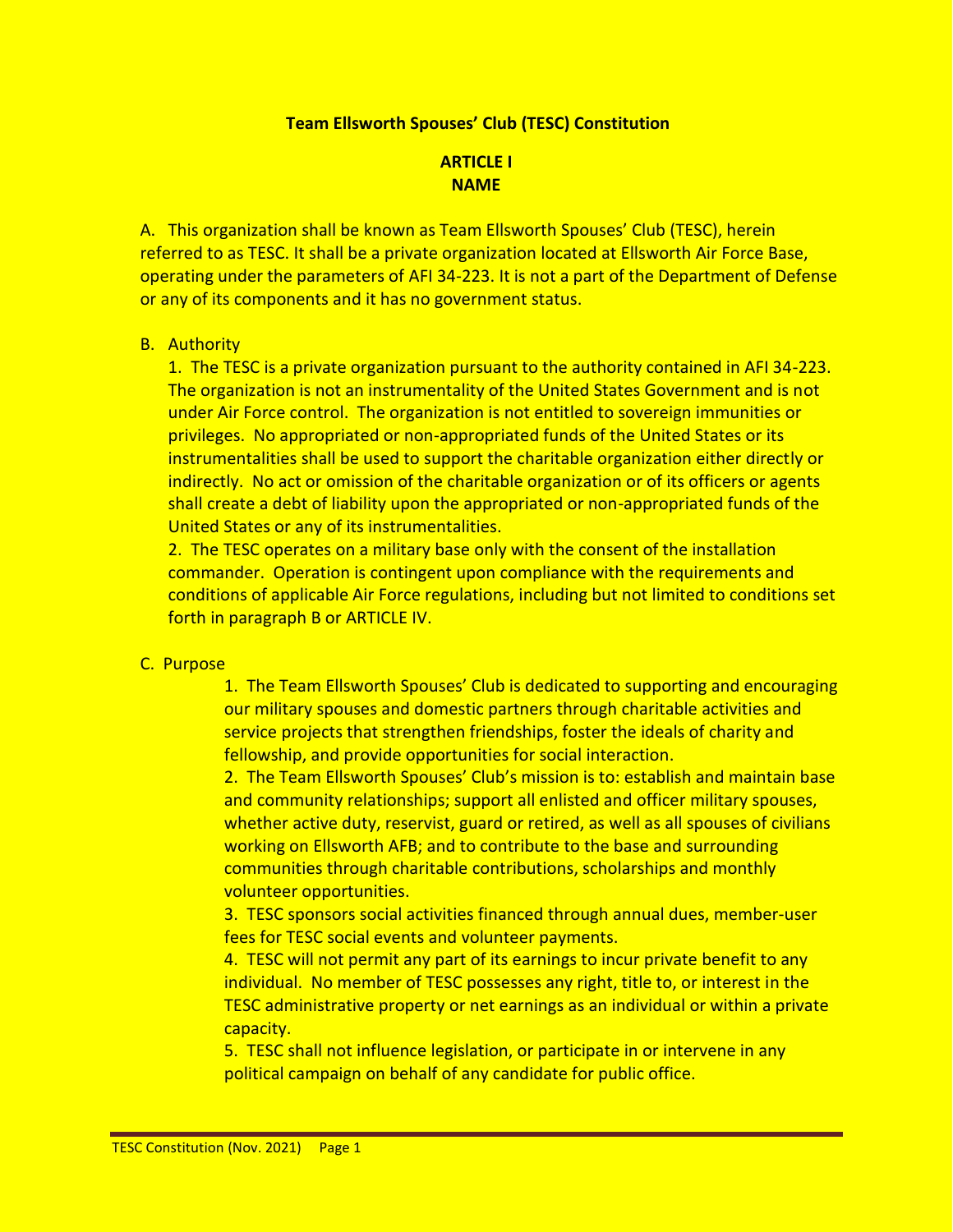6. TESC is an independent private organization and shall conduct activities within the guidelines of 26 U.S.C. § 501(c)(7). The charitable component of TESC is a private, nonprofit, welfare organization, which is organized and operated in accordance with 26 U.S.C. § 501(c)(3).

7. Operation of TESC is contingent upon compliance with the requirements and conditions of all applicable Air Force directives.

8. TESC raises funds for charitable and educational purposes through donations, the TESC Thrift Shop, and fundraising activities. These fundraising activities are conducted through the work of TESC members who volunteer their time. Charitable recipients include the Ellsworth AFB community, the surrounding communities, and at an Air Force level for such organizations as, but not limited to, Air Force Assistance Fund and Fisher House.

# **ARTICLE II GENERAL PROVISIONS**

- A. TESC is governed by its Constitution and By-Laws. TESC may also institute other governing documents in accordance with the Constitution and By-Laws. Should there be a conflict between the Constitution and By-Laws or other governing documents, the Constitution governs.
- B. TESC is not a Non-Appropriated Fund Instrumentality, nor is it entitled to privileges and immunities of the Federal Government.
- C. The membership is liable under the laws of the State of South Dakota for organizational debts in the event the organization's assets are insufficient to discharge liabilities.
- D. Limitations This organization will conduct no program that will prejudice or discredit the interests of the United States Air Force or any other government agency.

1. This organization will not conduct any business in the name of the United States Air Force installation or organization. Furthermore, official sponsorship of endorsement by Ellsworth Air Force Base or by the United States Air Force of the TESC or any of its activities may not be stated or implied.

2. This organization will not engage in any program that conflicts or competes with Services activities, NAFI, or the Army and Air Force Exchange Service.

3. When requested by the installation commander, the organization will cause an audit of the financial status to be conducted by such person or agency as the TESC Budget Committee shall designate. All books and records of the organization will be made available for such audits, to be conducted not less than once a year. Special circumstances may require an additional audit.

4. This organization is prohibited from resale activities, except for the Thrift Shop sales and occasional sales for fundraising purposes in accordance with AFI 34-223, and other Air Force Regulations and Instructions.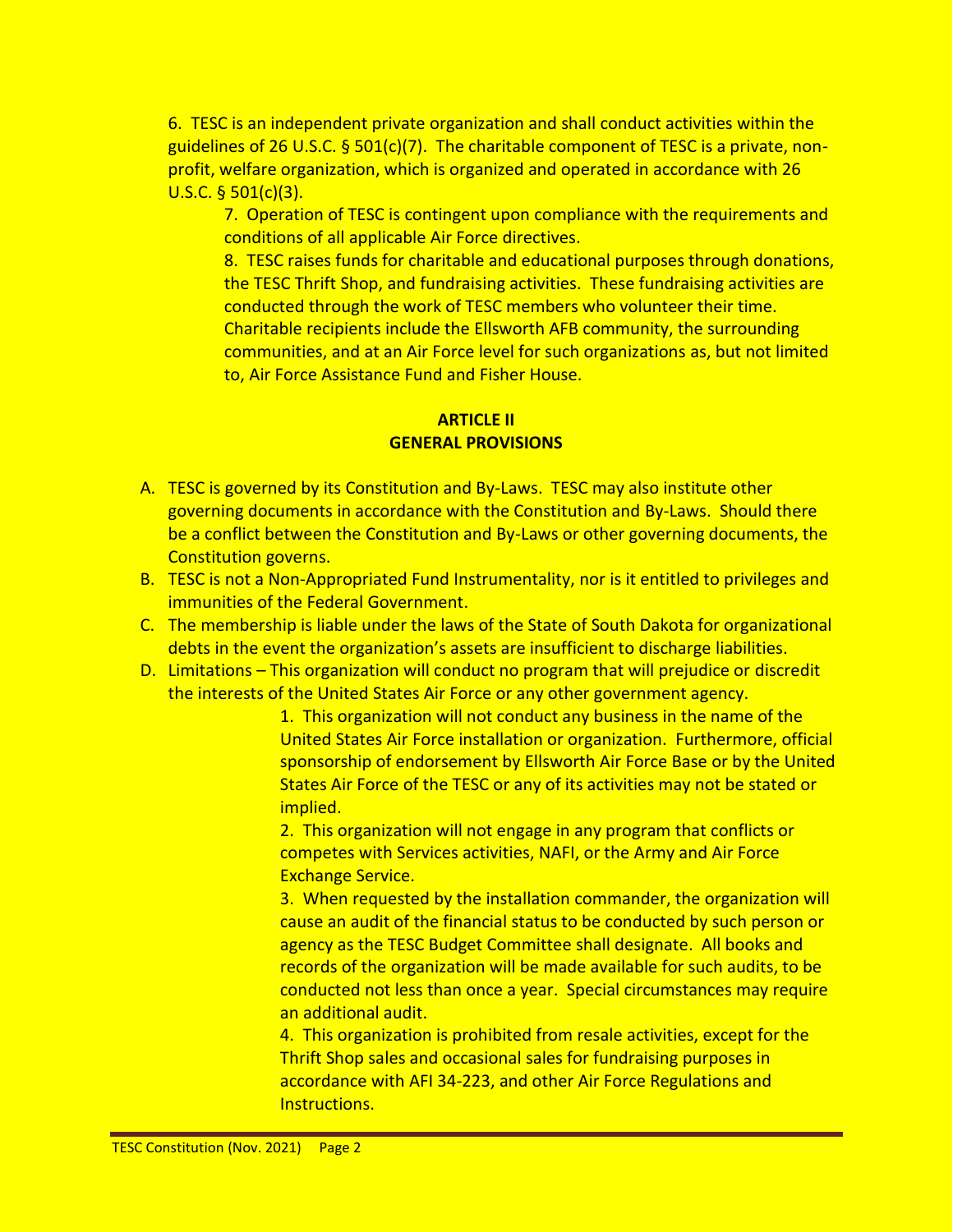5. These Bylaws cannot be amended to omit a statement of the nature and purpose of the organization or to omit provisions for disposing of residual assets and liabilities when the organization is dissolved.

# **ARTICLE III MEMBERSHIP**

- A. Membership in the TESC is voluntary, and includes three (3) categories: Active, Associate, and Honorary, in accordance with the rules of eligibility, privileges, dues and responsibilities as outlined in the TESC By-Laws and General Policies.
- B. TESC is conducted non-discriminatory and provides equal opportunity without regard to race, creed, color, religion, sex, age, rank, sexual orientation, disability or national origin.
- C. Members of the TESC agree to the covenant not to sue any of its members, the United States Government, and/or the United States Air Force for any action in contract or tort, which may arise out of operation, and/or activities of the TESC.
- D. Article II, Section C of the TESC By-Laws governs resignation, termination and reinstatement of membership.

#### **ARTICLE IV OFFICERS AND GOVERNING BODY**

- A. TESC is governed by a Board of Governors composed of three parts: the Elected Officers, Appointed Positions, and Honorary Advisors, as stipulated in the By-Laws and General Policies. The TESC General Policies specify the general responsibilities of each position.
	- 1. Elected Officers
		- a. President
		- b. 1<sup>st</sup> Vice-President (Operational)
		- c. 2<sup>nd</sup> Vice-President (Charitable)
		- d. Recording Secretary
		- e. Corresponding Secretary
		- f. Operational Treasurer
		- g. Charitable Treasurer
		- h. Parliamentarian
	- 2. Advisors
		- a. Senior Advisor (Spouse of 28<sup>th</sup> BW Commander)
		- b. Senior Advisor (Spouse of the 28<sup>th</sup> BW Vice Commander)
		- c. Senior Advisor (Spouse of the 28<sup>th</sup> BW Command Chief)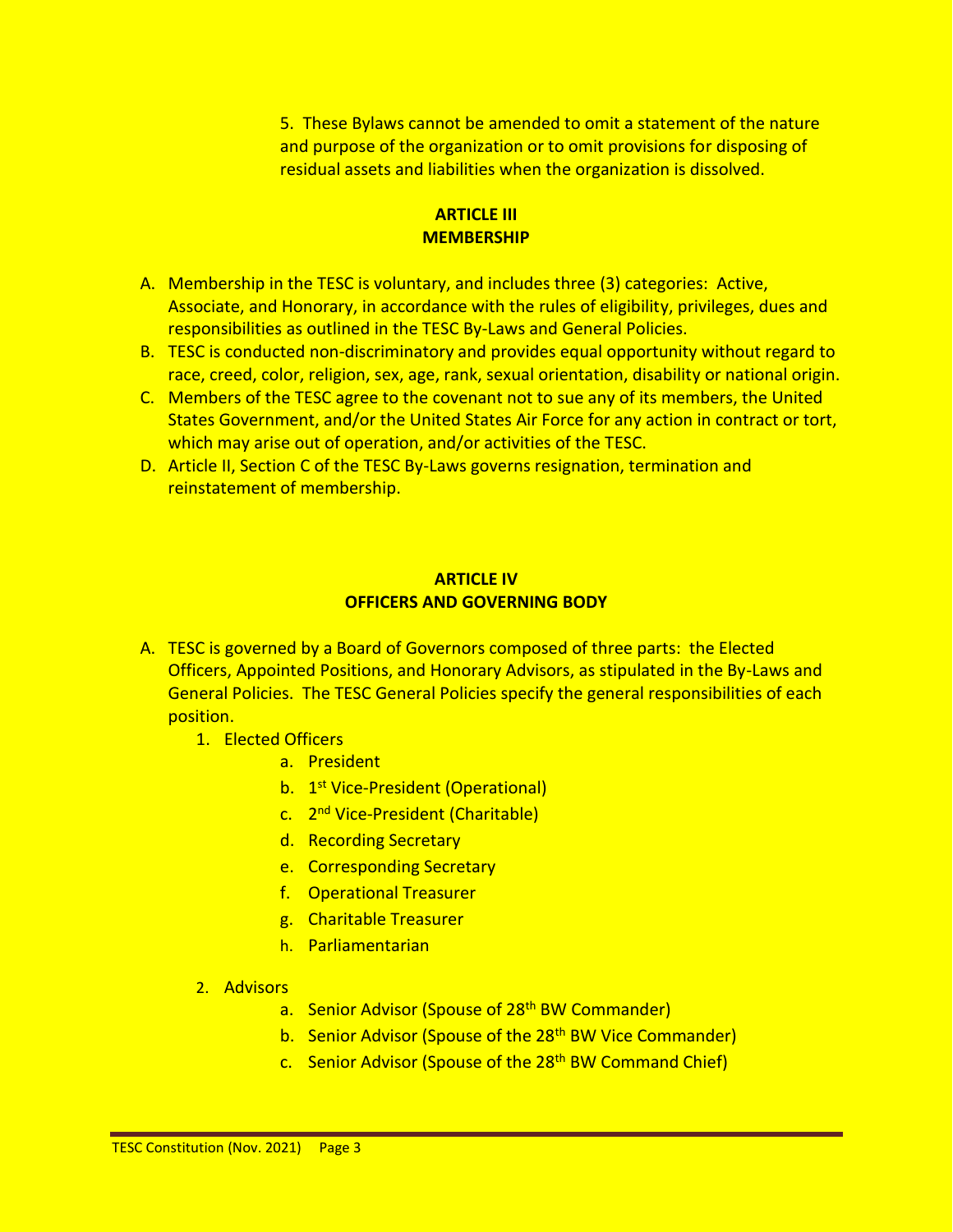- d. Other Honorary Advisors at the request of the Spouse of the 28<sup>th</sup> BW Commander.
- 3. Appointed Positions
	- a. Appointed Chairpersons
- B. The term of office runs from June 1 through May 31.
- C. The Executive Board consists of Elected Officers, Senior Advisors, Honorary Advisors, and the Parliamentarian. It will meet upon the call of the President or a Senior Advisor and act as an advisory body to the President.

## **ARTICLE V DUES**

- A. All members with the exception of Guests and the Thrift Store Manager are required to pay dues in accordance with the By-Laws and General Policies.
- B. Changes in dues take effect with a simple majority vote of current voting members present at the General Membership meeting in which the vote is taking place, according to Article VII of the TESC Constitution.

# **ARTICLE VI MEETINGS AND QUORUMS**

- A. The business of the TESC shall be conducted at regularly scheduled meetings of the Board of Governors, meetings of the members, or special meetings as described in the By-Laws. The President may call special meetings. All members shall be given reasonable notice of special meetings as set forth in the By-Laws.
- B. At general or special meetings of the membership, quorum shall be as defined in the By-Laws. All reasonable attempts shall be made to inform the membership of an upcoming vote and the need for their attendance. At any meeting of the Board of Governors, 51% of the total number of members of the Board of Governors entitled to vote shall constitute a quorum.

# **ARTICLE VII FINANCES OF THE TESC**

- A. The TESC will comply with all local, state, and federal laws.
- B. Operational and Charitable fundraising activities must be approved by the Board of Governors, authorized by the 28th FSS Commander or his/her designee, and permitted by all applicable Air Force Instructions or state laws.
- C. The administration of the TESC, including its publications, shall be executed at absolutely no cost to the U.S. Government.
- D. The monetary assets of the TESC are allocated into two (2) accounts:
	- 1. Operational Fund Account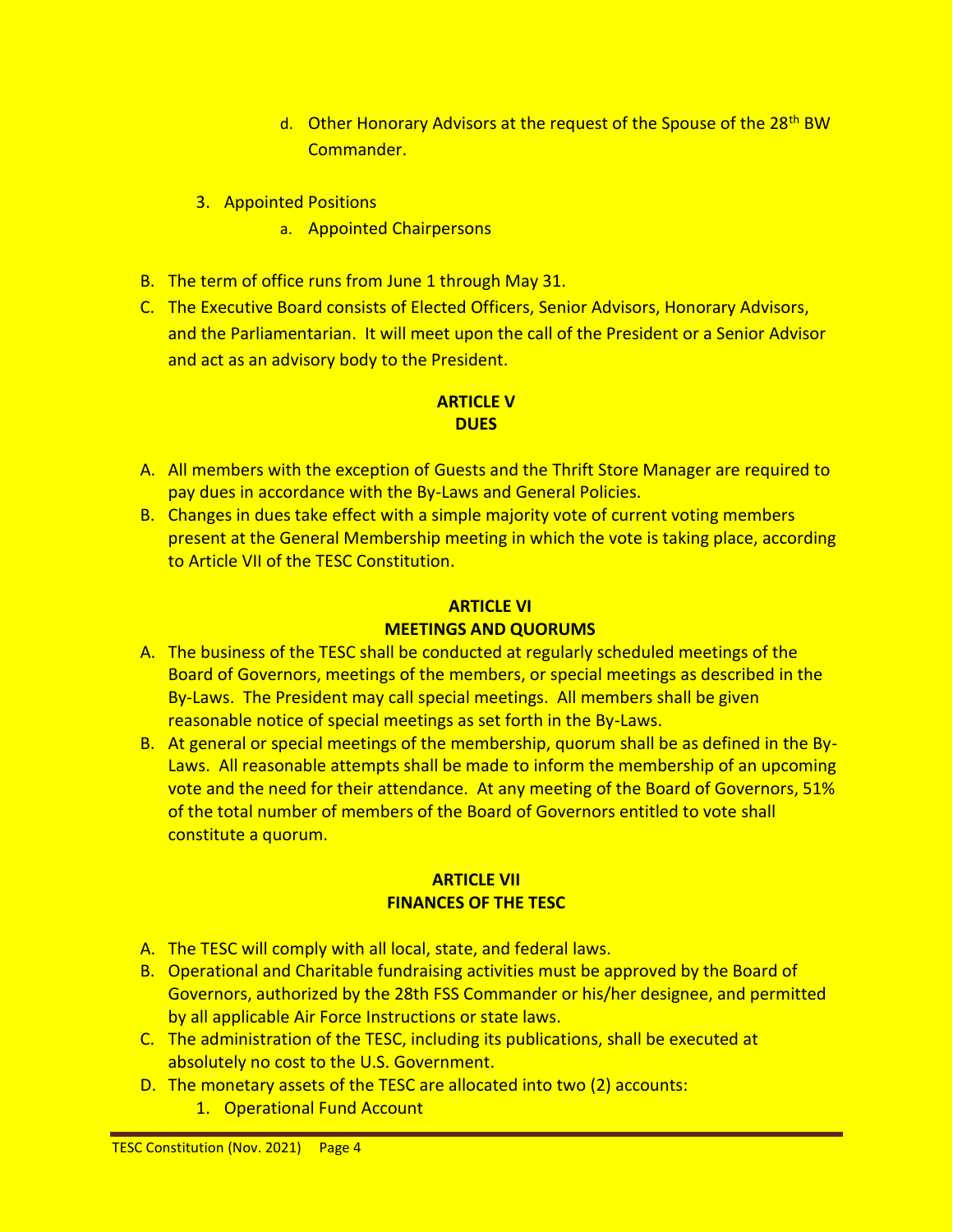- a. Is used for operational expenses and chosen activities of the TESC.
- b. Consists of money collected from dues and voluntary contributions in accordance with the By-Laws and Section 501 (c)(7) of the IRS code.
- c. A minimum of five hundred dollars (\$500) will remain in this account at the end of the Board year.
- d. Operational expenditures are governed by the current and approved Operational Fund account budget.
- e. Ways and Means income may go entirely to the Operational Account.
- 2. Charitable Fund Account
	- a. Is used exclusively for charitable purposes.
	- b. Consists of donated money, money earned from the TESC Thrift Shop, and designated fundraisers.
	- c. A minimum of two hundred fifty dollars (\$250) will remain in the Charitable Fund account at the end of the Board year.
	- d. The Charitable Fund is governed by the current and approved Charitable Fund account budget.

# **ARTICLE VIII INSURANCES AND LIABILITIES**

- A. If required, and unless waived by the 28th Mission Support Group Commander or his/her designee, TESC will obtain liability insurance coverage against all personal injury and property damage claims that may arise from activities of TESC or its members.
- B. The TESC will maintain appropriate bonding or fiduciary insurance covering any member who controls or has access at any time to TESC funds in excess of \$1,000.00.
- C. TESC is subject to restrictions, laws, taxes, licenses, and/or ordinances that may be imposed on it by local, state, and federal jurisdiction.
- D. All members should be advised that financial liability incurred by the TESC might result in individual personal financial responsibility, if the treasury fails to discharge obligations. AFI 34-223 requires this provision to be in constitutions whereby members of the Private Organization have to insure bills are paid.
- E. Each member is required to acknowledge their understanding of this liability in writing, annually, in conjunction with applying for or renewing their TESC membership.

# **ARTICLE IX TESC THRIFT SHOP**

A. The TESC establishes and maintains the TESC Thrift Shop operating procedures and management policies as defined by the Thrift Shop Constitution and By-Laws. The purpose of the Thrift Shop is three-fold: To provide Ellsworth AFB Community with a source of personal property items at a reasonable price; to provide funds for the exclusive use of the TESC Charitable Fund. This fund will be used for charitable and Scholarship purposes. No part of the Thrift Shop profits will be of benefit to any of the individual officers, members, or volunteers of the Thrift Shop or TESC.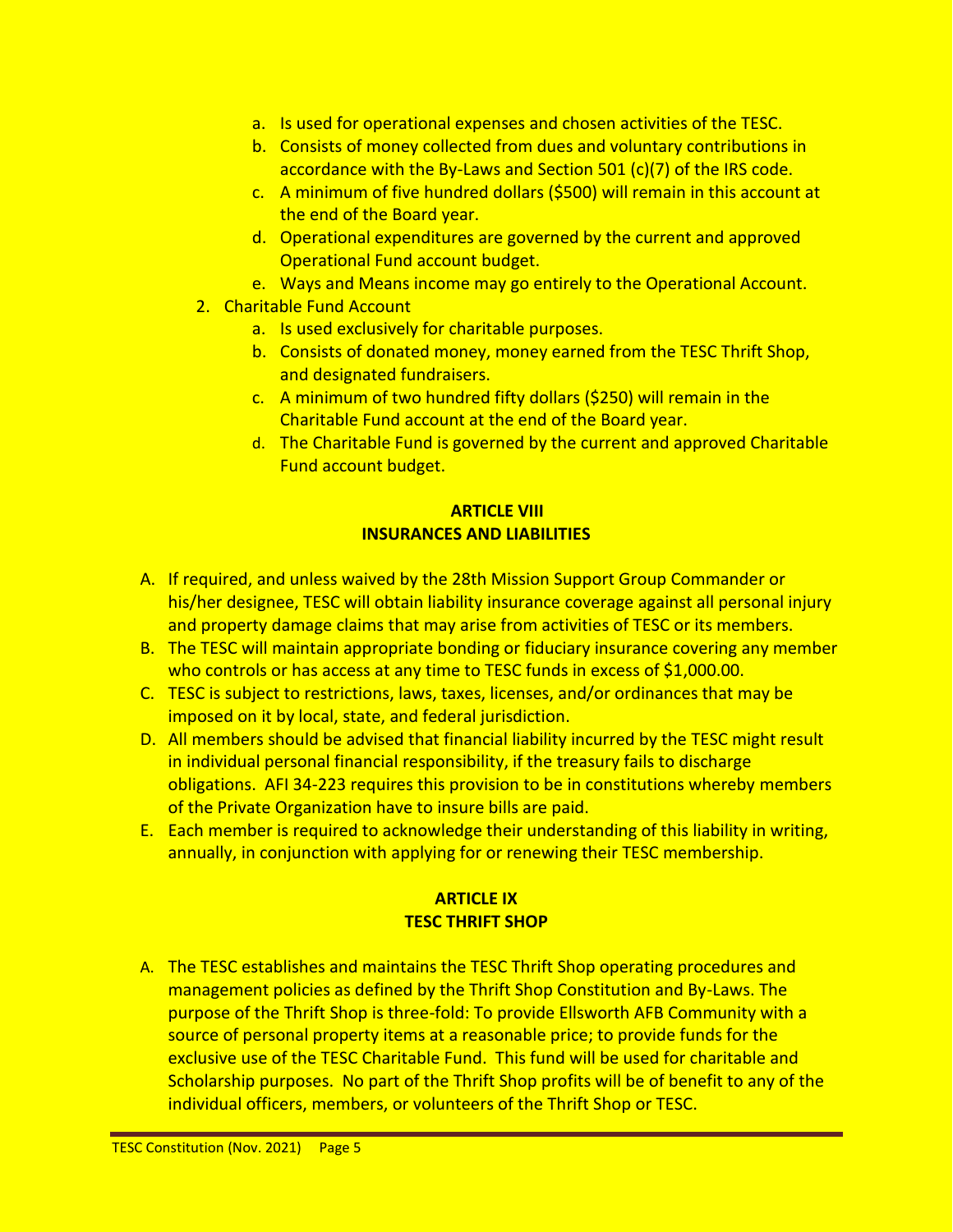- B. The TESC Thrift Shop shall function under a governing body known as the Bone Yard Committee, under the auspices of the TESC and with the approval of the Board of Governors.
- C. The Bone Yard Committee consists of the TESC President, Second-Vice President, TESC Charitable Treasurer, Thrift Shop Honorary Advisor, Thrift Shop Manager and appointed TESC representative(s).
- D. Detailed governing policies for the Thrift Shop are provided within the Thrift Shop Constitution and By-Laws and shall be reviewed by the TESC Board of Governors annually.

## **ARTICLE X PARLIAMENTARY AUTHORITY**

Robert's Rules of Order shall be the parliamentary rules in all matters not specified in the TESC Constitution or By-Laws.

## **ARTICLE XI AMENDMENTS**

A. The Constitution shall be reviewed biannually by the Constitution and By-Laws Committee.

B. Any proposed amendment to this Constitution shall be submitted in written form to the Constitution and By-Laws Committee before being submitted to the Board of Governors and the general membership for approval.

C. The Constitution may be amended at a general membership or special meeting. No amendment to the Constitution shall be effective until reviewed by the Office of the Staff Judge Advocate. The Constitution and amendments may be voted on using electronic means of communication.

D. The By-Laws may be amended by a simple majority vote of the Board of Governors.

## **ARTICLE XII DISSOLUTION**

- A. The TESC will notify the 28th Bomb Wing Commander and the 28th FSS Commander or his/her designee of the intent to dissolve.
- B. Upon dissolution of the TESC, funds contained in the Operational Fund account will be used to satisfy any outstanding debts, liabilities or obligations. All remaining funds shall be disposed of by recommendation of the Board of Governors and with approval of the General membership in accordance with the IRS Code and all applicable Air Force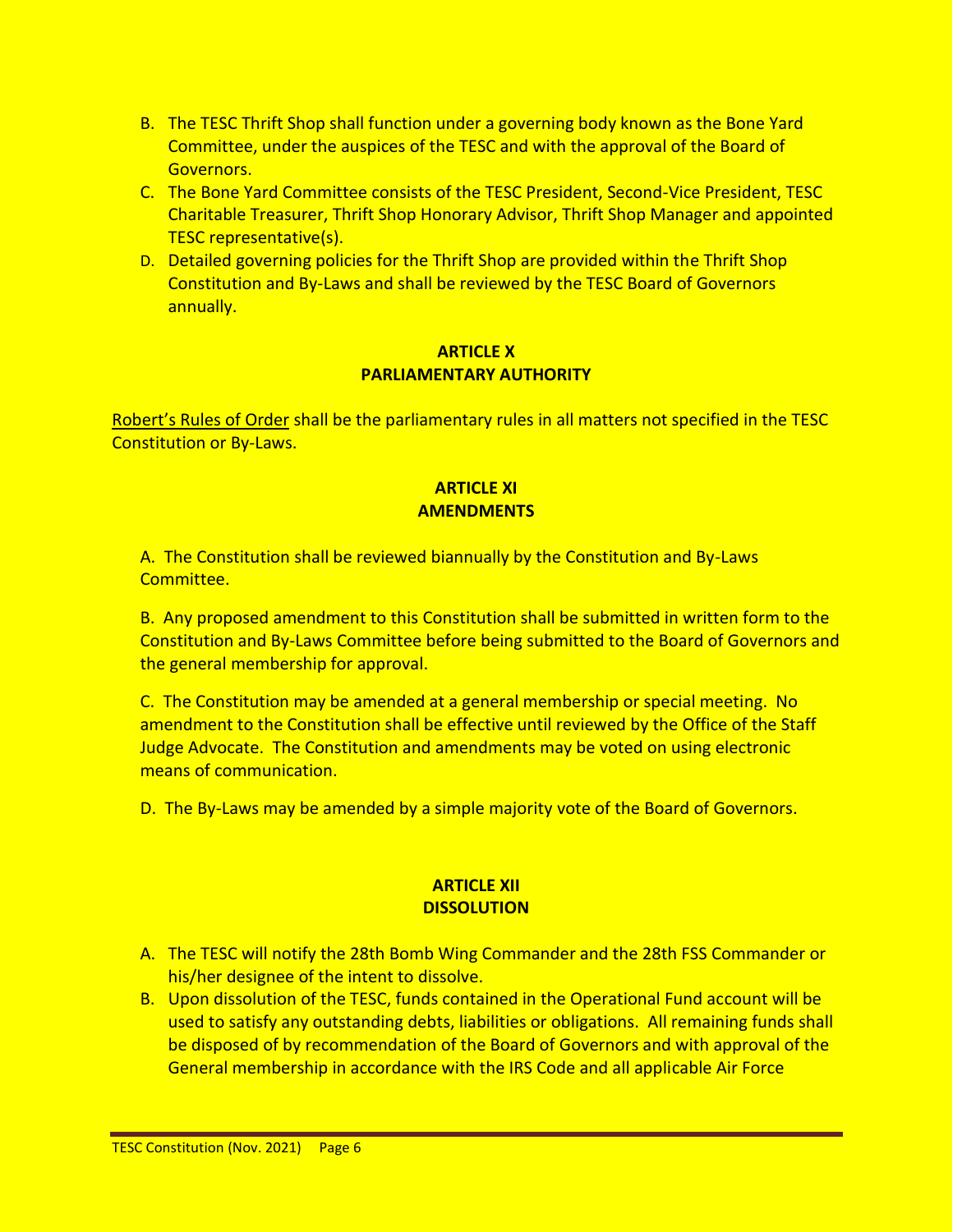Instructions. If assets are not sufficient to satisfy the liabilities, the membership may be held liable for the difference thereof.

- C. Upon dissolution of the TESC, funds contained in the Charitable Fund account will be used to satisfy any outstanding debts, liabilities or obligations. All remaining funds shall be disposed of by recommendation of the Board of Governors and with approval of the General membership in accordance with the IRS Code and all applicable Air Force Instructions. If assets are not sufficient to satisfy the liabilities, the membership may be held liable for the difference thereof. In no event shall funds contained in the Charitable Fund account be used for the general purpose of the TESC.
- D. The membership is liable under the laws of the State of South Dakota for organizational debts in the event the organization's assets are insufficient to discharge liabilities. The members of the TESC are advised that said organizations are not a government instrumentality but are non-profit organizations, that the United States Government will not be liable for payment of any liabilities of the TESC, and that the unsatisfied liabilities of the TESC may result in the personal liability of all active and associate members, even though the organizations may be dissolved.
- E. Upon dissolution TESC assets may be distributed to a nonprofit fund, foundation or corporation which is organized and operated exclusively for charitable, education, religious or scientific purposes and which has established its tax-exempt status under Code Section 501(c)(7), such as Air Force Aid Society. A majority of the voting members present at the last general membership meeting must approve the disbursement of funds.

## **ARTICLE XIII ADOPTION**

- A. This Constitution and any subsequent amendments thereto shall become effective upon adoption by the affirmative vote of the members and review by the Office of the Staff Judge Advocate.
- B. This constitution was approved by a majority vote of the general membership on 5 Nov 2021 and is submitted for approval by the Commander, 28<sup>th</sup> Mission Support Group, Ellsworth AFB, SD.

| <b>ALYSSA SILKO</b>           |                               |  |
|-------------------------------|-------------------------------|--|
| <b>President, 2021-2022</b>   |                               |  |
| <b>NA/Position Vacant</b>     | <b>NA/Position Vacant</b>     |  |
| 1st Vice President, 2021-2022 | 2nd Vice President, 2020-2021 |  |